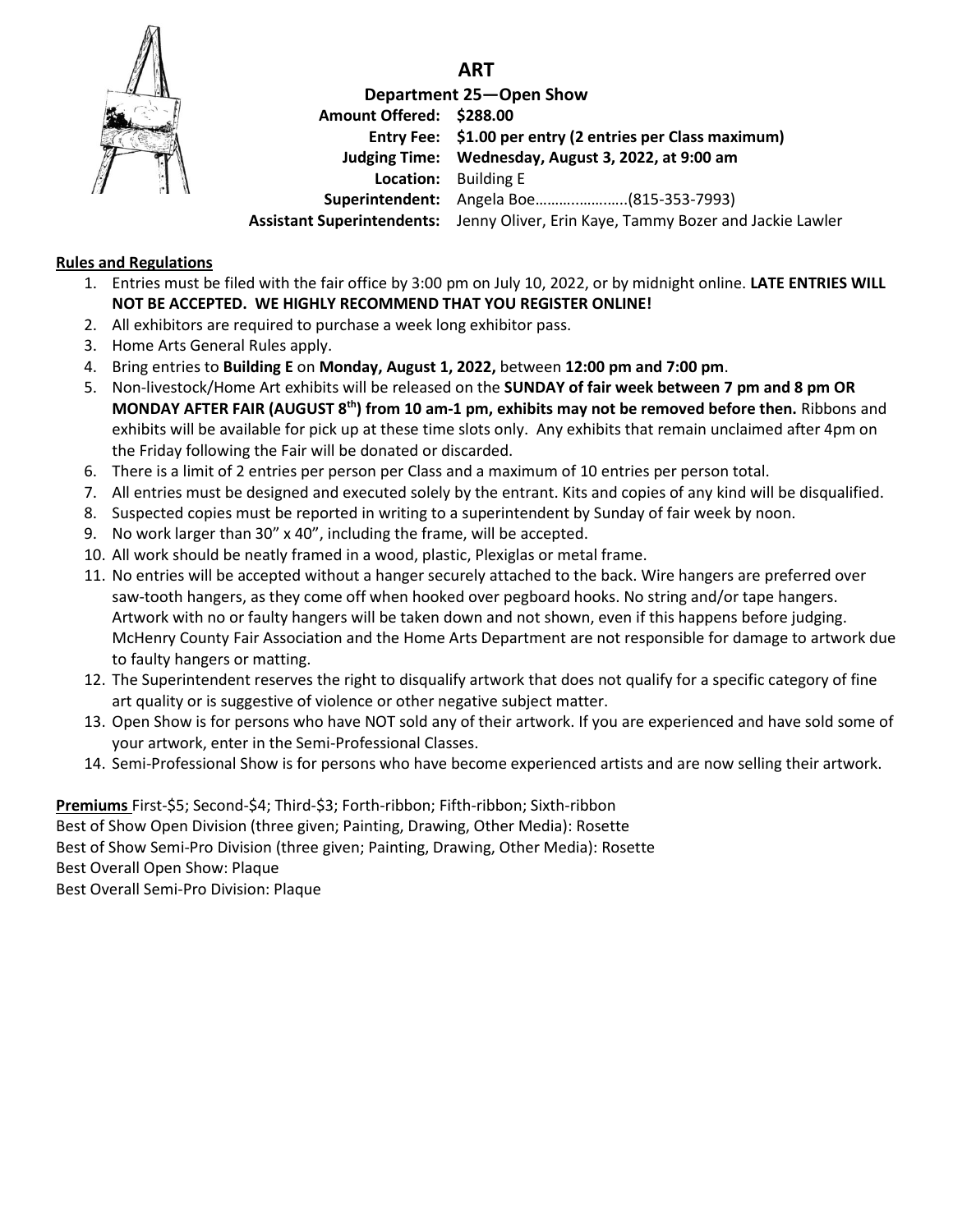| <b>Division</b>            | <b>Class</b>                   |                                                                              |
|----------------------------|--------------------------------|------------------------------------------------------------------------------|
| A Open Division            | 1 Landscapes - Painting        | <b>9</b> Abstract $-$ Painting                                               |
|                            | 2 Landscapes-Drawing           | 10 Abstract - Drawing                                                        |
|                            | <b>3</b> Still Life - Painting | 11 Printmaking, Graphic, or Digital Art                                      |
|                            | 4 Still Life - Drawing         | 12 Graffito (scratch board)                                                  |
|                            | 5 Portraits - Painting         | 13 Sculpture – clay originals (hand-built, no preform, and not exceed 3'x3') |
|                            | 6 Portraits - Drawing          | 14 Sculpture– metal, paper or other (not to exceed 3'x3')                    |
|                            | 7 Animals - Painting           | 15 3-Dimensional Mixed Media (without a flat surface, but hang-able)         |
|                            | 8 Animals - Drawing            | 16 2-Dimensional Mixed Media (flat surface)                                  |
| <b>B</b> Semi-Pro Division | 1 Landscapes - Painting        | <b>9</b> Abstract $-$ Painting                                               |
|                            | 2 Landscapes-Drawing           | 10 Abstract - Drawing                                                        |
|                            | 3 Still Life - Painting        | 11 Printmaking, Graphic, or Digital Art                                      |
|                            | 4 Still Life - Drawing         | 12 Graffito (scratch board)                                                  |
|                            | 5 Portraits - Painting         | 13 Sculpture – clay originals (hand-built, no preform, and not exceed 3'x3') |
|                            | 6 Portraits - Drawing          | 14 Sculpture– metal, paper or other (not to exceed 3'x3')                    |
|                            | 7 Animals - Painting           | 15 3-Dimensional Mixed Media (without a flat surface, but hang-able)         |
|                            | 8 Animals - Drawing            | 16 2-Dimensional Mixed Media (flat surface)                                  |